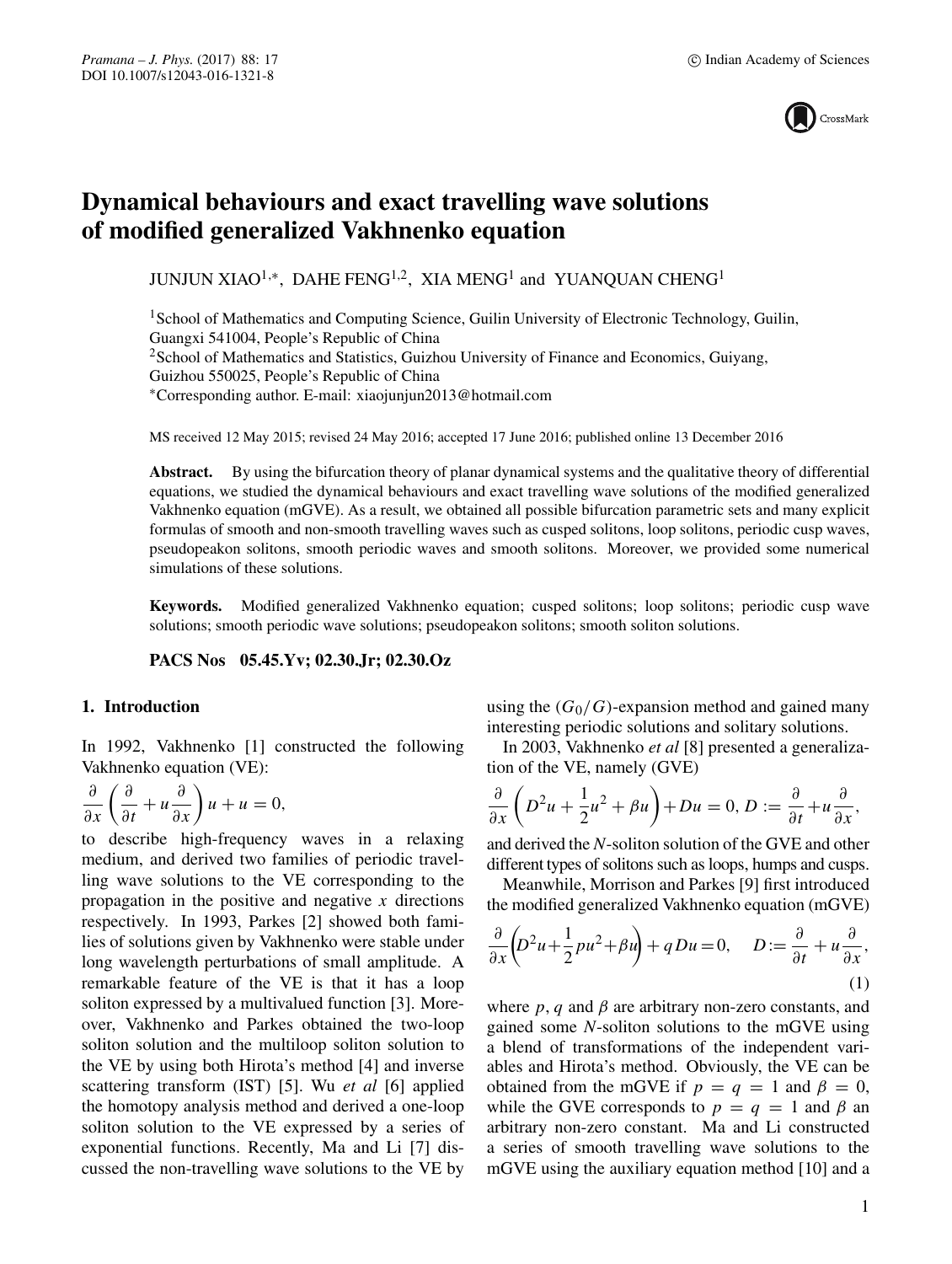variable transformation method [11]. Wazwaz [12] derived several multiple soliton solutions for the mGVE using a simplified Hirota's bilinear method. Hashemi *et al* [13] applied the Lie symmetry group preserving scheme and determined the Lie point symmetry algebra, and corresponding similarity reductions of the mGVE.

Obviously, the mGVE (1) has a strong nonlinear structure. It is very difficult to analyse its general solutions because of the complexity of nonlinearity, and so it is very important to do the qualitative analysis of the solutions. Here we concentrate on the travelling wave solutions to the mGVE (1) under consideration. By using the bifurcation theory of planar dynamical systems and the qualitative analysis of differential equations [14–18], we discuss the dynamical behaviours and the bifurcations of the travelling waves of eq. (1) and derive a series of abundant travelling wave solutions including cusped solitons, loop solitons, periodic cusp waves, pseudopeakon solitons, smooth periodic waves and smooth solitons.

In order to obtain the exact solution for the mGVE (1), we introduce a travelling wave transformation

$$
u = u(\xi), \quad \xi = x - ct,
$$
 (2)

where  $c > 0$  is the wave speed. Substituting (2) into eq. (1) and integrating once, we get the following ordinary differential equation (ODE):

$$
(u-c)^{2}u'' + (u-c)u'^{2} + \frac{p+q}{2}u^{2} + (\beta - cq)u = g, (3)
$$

where  $u' = du/d\xi$  and g is a constant of integration.

Making the transformation  $u = u - c$ , eq. (3) becomes

$$
u2u'' + uu'2 + Mu2 + Nu + G = 0,
$$
 (4)

where

$$
M = \frac{p+q}{2}, \quad N = cp + \beta
$$

and

$$
G = \frac{p-q}{2}c^2 + c\beta - g.
$$

Clearly, eq. (4) is equivalent to the planar Hamiltonian system

$$
\frac{du}{d\xi} = y, \quad \frac{dy}{d\xi} = -\frac{uy^2 + Mu^2 + Nu + G}{u^2}
$$
(5)

with the Hamiltonian function

$$
H(u, y) = \frac{1}{2}u^2y^2 + \frac{1}{3}Mu^3 + \frac{1}{2}Nu^2 + Gu = h,
$$
 (6)  
where *h* is the Hamiltonian constant.

Equation (5) is a three-parameter planar dynamical system depending on the parameters  $M$ ,  $N$  and  $G$ . Because the phase orbits defined by the vector field of (6) determine all travelling wave solutions of (5), we should investigate the bifurcations of phase portraits of eq. (5) in the  $(u, y)$ -phase plane as the parameters  $M$ ,  $N$  and  $G$  change.

From the theory of dynamical systems [14], the classical analytic travelling wave solutions of eq. (1) are given by classical analytic orbits of the dynamical system (5): a solitary wave solution corresponds to a homoclinic orbit at a single equilibrium point; a periodic wave comes from a periodic orbit; while a heteroclinic orbit connecting two equilibrium points yields analytic kink solutions. Thus, to investigate the bifurcations of solitary waves, kink waves and periodic waves of eq. (1), we shall find all periodic annuli, homoclinic and heteroclinic orbits of (5) depending on the parameter space of the systems. The bifurcation theory of dynamical system [14] plays a key role in our study.

But we notice particularly that the right-hand side of the second equation in (5) is discontinuous when  $u = 0$ . In other words,  $u_{\xi\xi}$  has no definition on the straight line  $u = 0$  in the  $(u, y)$ -phase plane. We call  $u = 0$  the singular line leading to the non-analytic dynamical behaviour and present that the existence of a singular point is the original reason for the appearance of non-smooth solutions. Here we consider the dynamical behaviours and bifurcations of (5) with the singular line  $u = 0$  and call eq. (5) the singular system. According to the bifurcation sets and the corresponding phase portraits, we obtain many smooth and non-smooth travelling wave solutions of the mGVE (1).

In this paper, we only consider the case when  $M > 0$ because of the invariance of eq. (5) under the transformation  $M \to -M$ ,  $u \to -u$ ,  $y \to -y$ .

The rest of the paper is organized as follows. In §2 and 3, we discuss the bifurcations and phase portraits of eq. (5) for  $G = 0$  and  $G \neq 0$  respectively and construct a series of abundant exact travelling wave solutions of eq. (1). A conclusion is then given in §4.

# **2. Bifurcations and exact travelling wave solutions** of eq. (5) when  $G = 0$

In this section, we shall study all possible bifurcations and phase portraits of the vector fields defined by eq. (5) when  $G = 0$  in the parametric space and find the exact travelling wave solutions of eq. (1).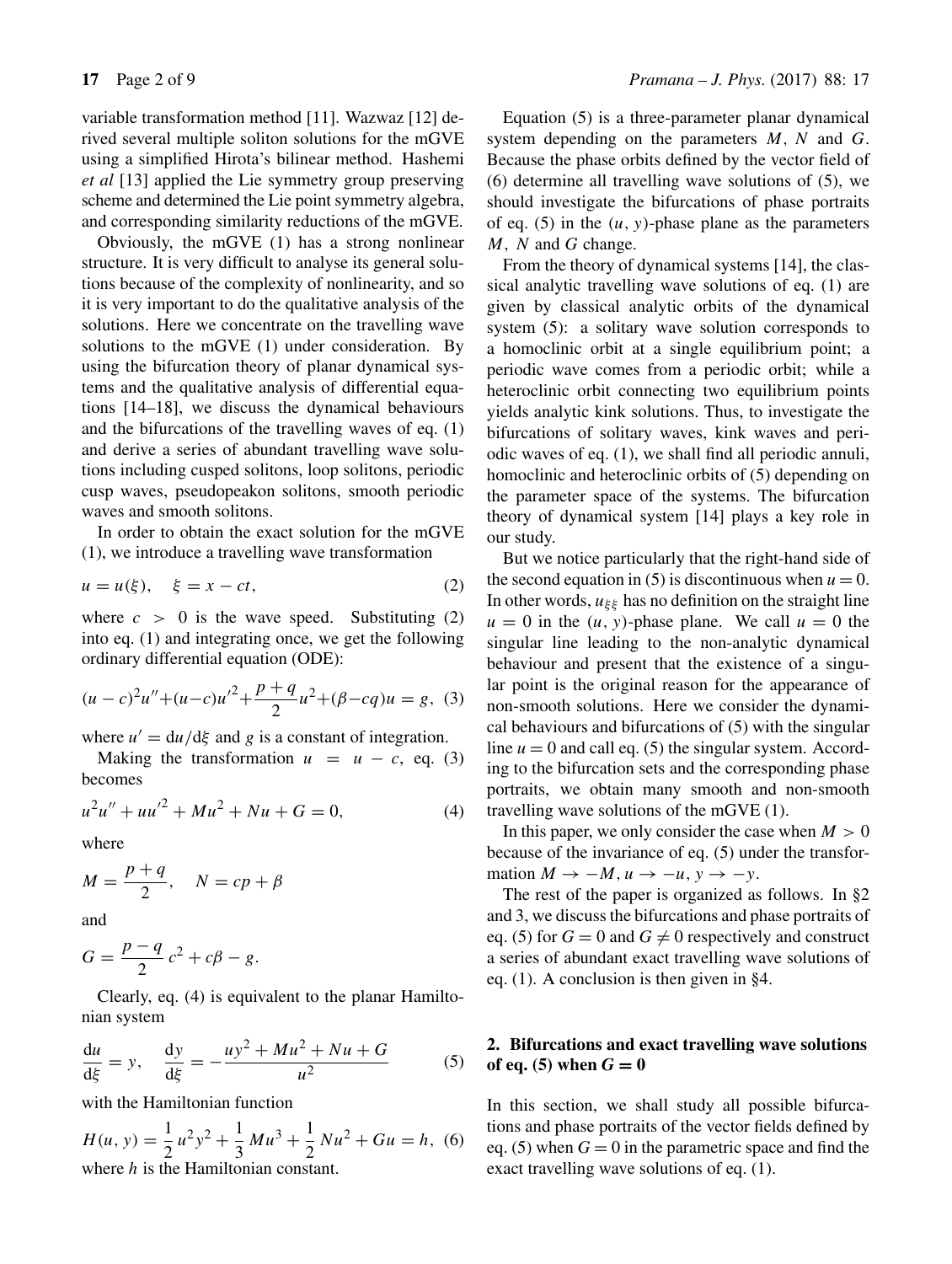2.1 *Bifurcations of the phase portraits of eq.* (5) *when*  $G = 0$ 

Because of the difficulty to directly study the singular system (5), we make the time-scale transformation  $d\xi = u \, d\eta$  and reduce the singular system (5) with  $G = 0$  to the regular system

$$
\frac{du}{d\eta} = uy, \quad \frac{dy}{d\eta} = -y^2 - Mu - N \tag{7}
$$

with the corresponding Hamiltonian function

$$
H(u, y) = \frac{1}{2}u^2y^2 + \frac{1}{3}Mu^3 + \frac{1}{2}Nu^2 = h
$$
 (8)

which can be reduced from eq. (6) if  $G = 0$ .

Obviously, eq. (7) has the same topological phase portraits as eq. (5) with  $G = 0$  except on the singular line  $u = 0$ . Both eqs (7) and (5) are integrable and have the same first integral as eq.  $(8)$ . For a fixed h, eq. (8) determines a set of invariant curves of eq. (7), containing different branches of curves. As h is varied, eq. (8) defines different families of orbits of eq. (7) with different dynamical behaviours.

Clearly, for  $N \geq 0$ , eq. (7) has a unique equilibrium point at  $P_1(-N/M, 0)$ . As  $N < 0$ , there are three equilibrium points of (7) at  $P_1$ ,  $P_2(0, \sqrt{-N})$  and<br> $P_2(0, -\sqrt{-N})$ . Let  $(u, v)$  be any equilibrium point P<sub>3</sub>(0,  $-\sqrt{-N}$ ). Let (u<sub>e</sub>, y<sub>e</sub>) be any equilibrium point<br>of (7) and  $I(u, y)$  be the determinant of the coeffiof (7) and  $J(u_e, y_e)$  be the determinant of the coefficient matrix for the linearized system of (7) about this point. Thus, we have

$$
J(-N/M, 0) = -N, \quad J(0, \pm \sqrt{-N}) = 2N. \tag{9}
$$

By the theory of planar dynamical systems, we know that as a simple equilibrium point of a planar integrable system,  $(u_e, y_e)$  is a saddle (centre) if  $J < 0$  (>0); it is a cusp if  $J = 0$  and its Poincaré index is zero. Thus  $P_1$  is a saddle (centre) for  $N > 0$  (<0) and a higher equilibrium point for  $N = 0$ , while both  $P_2$  and  $P_3$  are saddles.

By using the above information and with the aid of *Maple*, we obtain the phase portraits of (7) shown in figure 1.

## 2.2 *Exact tra*v*elling wa*v*e solutions of eq.* (5) *when*  $G = 0$

In this subsection we discuss the exact travelling wave solutions of the mGVE (1). Let

$$
h_1 = H(-N/M, 0) = \frac{N^3}{6M^2},
$$
  
\n
$$
h_2 = H(0, \pm \sqrt{-N}) = 0.
$$
 (10)

We notice that the singular system  $(5)$  has the same orbits as the regular system (7) except on the singular line  $u = 0$ . Transformation of variables  $d\xi = u \, d\eta$ only derives the difference between the parametric representations of orbits of (5) and the counterparts of (7) when  $u \neq 0$ . It means that in the  $(u, y)$ -plane the profiles defined by the orbits of (5) far from the singular line  $u = 0$  are smooth. Then we study the dynamical property of the orbits which are close to the singular line or intersect the singular line at other points except for the origin O. We take the case in figure 1c for example. For other cases, we have similar results. From figure 1c, we find that for  $h \in (h_1, 0)$ , there is one family of periodic orbits  $\Gamma^h$  on the right half  $(u, y)$  plane which intersect the u-axis at  $(u_1^h, 0)$ <br>and  $(u_1^h, 0)$ ,  $(0, \leq u_1^h, \leq u_1^h)$ . It is obvious that  $u_1^h$ and  $(u_2^h, 0)$   $(0 < u_1^h < u_2^h)$ . It is obvious that  $u_1^h \rightarrow 0^+$  as  $h \rightarrow 0^-$ . Hence let  $u = \epsilon (0 < \epsilon \ll 1)$ , then  $0^+$  as  $h \to 0^-$ . Hence let  $u = \epsilon$  (0 <  $\epsilon \ll 1$ ), then in the small right neighbourhood of the singular axis in the small right neighbourhood of the singular axis



**Figure 1.** The phase portraits of eq. (5) for  $M > 0$ ,  $G = 0$  when (**a**)  $N > 0$ , (**b**)  $N = 0$  and (**c**)  $N < 0$ .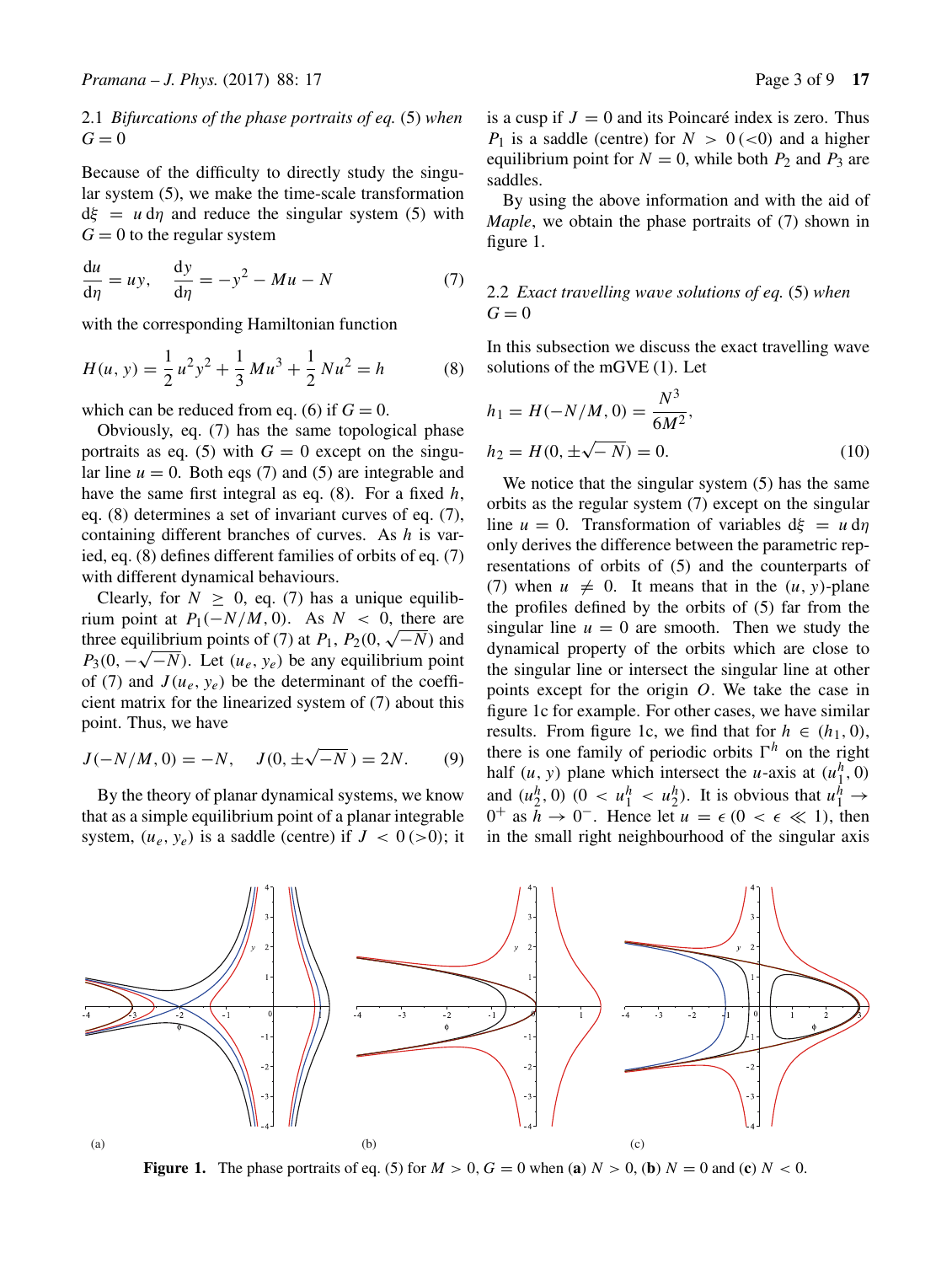$u = 0$ , (5) gives the following relaxation oscillation form:

$$
\frac{du}{d\xi} = y, \quad \epsilon \frac{dy}{d\xi} = -y^2 - M\epsilon - N.
$$
 (11)

Thus, for the periodic orbit  $\Gamma^h$ , we introduce the following two lemmas [17]. following two lemmas [17]:

*Lemma* <sup>1</sup>*.* [*The rapid-jump property of the deri*v*ati*v*<sup>e</sup> near the singular straight line*]*. Suppose that there exists a family of periodic orbits in the right (or left) neighbourhood of a singular straight line. Then*, *along a segment of e*v*ery orbit near the straight line*, *the deri*v*ati*v*e of the wa*v*e function jumps down (or up) rapidly in a* v*ery short time inter*v*al.*

*Lemma* <sup>2</sup>*.* [*Existence of finite time inter*v*al of solution with respect to the wa*v*<sup>e</sup>* v*ariable in the positi*v*e or negati*v*e direction*]*. For a singular nonlinear tra*v*elling wa*v*e system*, *if an orbit trans*v*ersely intersects with a singular straight line at a point or approaches a singular straight line*, *but the deri*v*ati*v*e tends to infinity*, *then it only takes a finite time inter*v*al to make the mo*v*ed point of the orbit arri*v*e on the singular straight line.*

It follows from Lemma 1 that if a phase point  $(u, y)$ moves near the singular line  $u = 0$  along the periodic orbit  $\Gamma^h$ ,  $y = u_{\xi}$  changes its sign rapidly from '−' to '+' which forms a profile of the cusp wave. The existence of the straight line  $u = 0$  on the  $(u, y)$ plane of eq. (5) results in the appearance of non-smooth travelling wave solutions such as cusped soliton solutions, loop soliton solutions and periodic cusp wave solutions. Now we consider the exact smooth and nonsmooth travelling waves of eq. (5).

2.2.1 *Cusped soliton solution*. For  $N > 0$ , corresponding to  $H(u, y) = h_1$  defined by eq. (8), eq. (5) has two stable manifolds and two unstable manifolds starting from the saddle  $P_1$  (see figure 1a). When  $h =$  $h_1$ , it follows from eq. (8) that

$$
H(u, y) = \frac{1}{2}u^2y^2 + \frac{1}{3}Mu^3 + \frac{1}{2}Nu^2
$$
  
=  $h_1 = \frac{N^3}{6M^2}$ . (12)

Then,

$$
y = \pm \frac{\sqrt{6M(\phi_2 - u)}}{3u} (u - \phi_1),
$$
 (13)

where

$$
\phi_1=-\frac{N}{M}, \quad \phi_2=\frac{N}{2M}.
$$

Substituting eq. (13) into the first equation of system (5) yields

$$
\frac{u \, \mathrm{d}u}{(u - \phi_1)\sqrt{\phi_2 - u}} = \pm \sqrt{\frac{2M}{3}} \, \mathrm{d}\xi. \tag{14}
$$

Integrating it along the orbit with the initial value  $u(0) = 0$ , one can get

$$
\int_0^u \frac{u \, du}{(u - \phi_1)\sqrt{\phi_2 - u}} = \pm \int_0^{\xi} \sqrt{\frac{2M}{3}} \, d\xi. \tag{15}
$$

Then we have

$$
-\sqrt{\frac{2N}{M} - 4u} + \sqrt{\frac{8N}{3M}} \tanh^{-1}\left(\sqrt{\frac{N - 2Mu}{3N}}\right) - \mu_1
$$

$$
= \pm \sqrt{\frac{2M}{3}}\xi, \tag{16}
$$

where

$$
\mu_1 = -\sqrt{\frac{2N}{M}} + \sqrt{\frac{8N}{3M}} \tanh^{-1}\left(\frac{\sqrt{3}}{3}\right).
$$

By introducing a new parametric variable  $\chi$  where

$$
\chi = \tanh^{-1}\left(\sqrt{\frac{N - 2Mu}{3N}}\right),\tag{17}
$$

one can obtain the following parametric representation of  $u$ :

$$
u(\chi) = \frac{N}{2M} (1 - 3 \tanh^2(\chi)).
$$
 (18)  
Substituting eq. (18) into (16) leads to the parametric

representation of ξ

$$
\xi(\chi) = \pm \frac{\sqrt{N}}{M} (2\chi - 3\tanh(\chi) + \sqrt{3} - 2\tanh^{-1}(\sqrt{3}/3)).
$$
\n(19)

Thus, one can derive the parametric representation of cusped soliton solution of eq. (5)

$$
\begin{cases}\nu(\chi) = \frac{N}{2M} (1 - 3 \tanh^2(\chi)), \\
\xi(\chi) = \pm \frac{\sqrt{N}}{M} (2\chi - 3 \tanh(\chi) + \sqrt{3} - 2 \tanh^{-1}(\sqrt{3}/3)),\n\end{cases}
$$
\n(20)

where the value  $\chi \in [\tanh^{-1}(\sqrt{3}/3), +\infty)$  plays the role of the parameter in these dependence. The profile of role of the parameter in these dependence. The profile of the cusped soliton solution (20) is shown in figure 2a.

2.2.2 *Loop soliton solution*. When  $N > 0$ , similar to §2.2.1, integrating eq. (14) with the initial value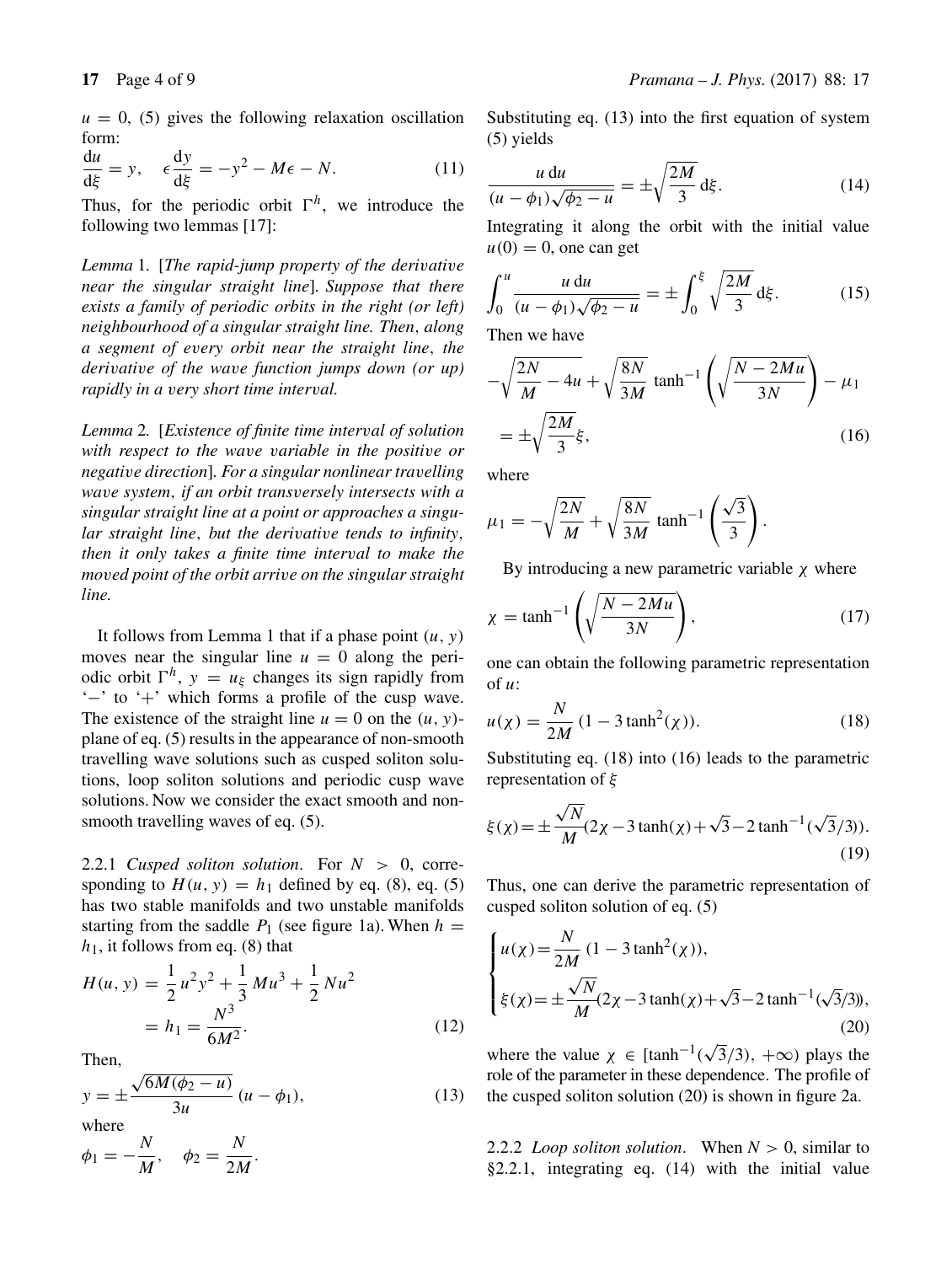

**Figure 2.** The wave profiles of the solutions  $u(\xi)$  with different types. (a) Cusped soliton, (b) loop-soliton, (c) periodic cusp wave and (**d**) smooth periodic wave.

 $u(0) = N/2M$ , one obtain the following parametric representation of the loop soliton solution of eq. (5):

$$
\begin{cases}\nu(\chi) = \frac{N}{2M} (1 - 3 \tanh^2(\chi)),\n\xi(\chi) = \frac{\sqrt{N}}{M} (2\chi - 3 \tanh(\chi)),\n\end{cases}
$$
\n(21)  
\nwhere  $\chi \in [-\infty, +\infty)$ . The plot of the loop solution

where  $\chi \in [-\infty, +\infty)$ . The plot of the loop soliton solution (21) is shown in figure 2b solution (21) is shown in figure 2b.

2.2.3 *Periodic cusp wave solution*. For  $N < 0$ , as  $H(u, y) = h_2 = 0$  defined by eq. (8), there exists an orbit transversely intersecting with the singular line  $u = 0$  at the two saddles  $P_2$  and  $P_3$  (see figure 1c), which corresponds to the periodic cusp wave solution of eq. (5). It follows from  $H(u, y) = 0$  that

$$
y = \pm \frac{1}{\sqrt{3}} \sqrt{2Mu + 3N}.
$$
 (22)

Substituting eq. (22) into the first equation of system (5) and integrating it along the orbit with the initial value  $u(0) = -3N/2M$ , one can give the parametric representation of the periodic cusp wave solution of system (5)

$$
u(\xi) = -\frac{M\xi^2}{6} - \frac{3N}{2M}, \quad \xi \in [-T/2, T/2], \tag{23}
$$

whose period  $T = (6/M) \sqrt{-N}$ . The graph of the periodic cusp wave solution (23) is shown in figure 2c.

2.2.4 *Smooth periodic wa*v*e solutions*. Suppose that  $N < 0$ , corresponding to figure 1c, when  $h \in (h_1, 0)$ , eq. (5) has a family of smooth periodic orbits enclosing the centre  $P_1$ . From  $H(u, y) = h$  defined by eq. (8), one can get

$$
y^{2} = \frac{2M}{3u^{2}}(u - r_{1})(u - r_{2})(r_{3} - u),
$$
\n(24)

where  $r_1$ ,  $r_2$ ,  $r_3$  ( $r_1 < r_2 < r_3$ ) are three real roots of equation  $2Mu^3 + 3Nu^2 - 6h = 0$ . Substituting eq. (24) into the first equation of system (5) and integrating it along the orbits with the initial value  $u(0) = r_3$ , we obtain the following parametric representation of smooth periodic travelling wave solutions:

$$
\begin{cases}\n u(\chi) = r_3 - (r_3 - r_2) \operatorname{sn}^2(\chi, k), \\
 \xi(\chi) = \sqrt{\frac{6r_1^2}{M(r_3 - r_1)}} \chi + \sqrt{\frac{6(r_3 - r_1)}{M}} \\
 \times E(\arcsin(\mathrm{sn}(\chi, k)), k),\n\end{cases}
$$
\n(25)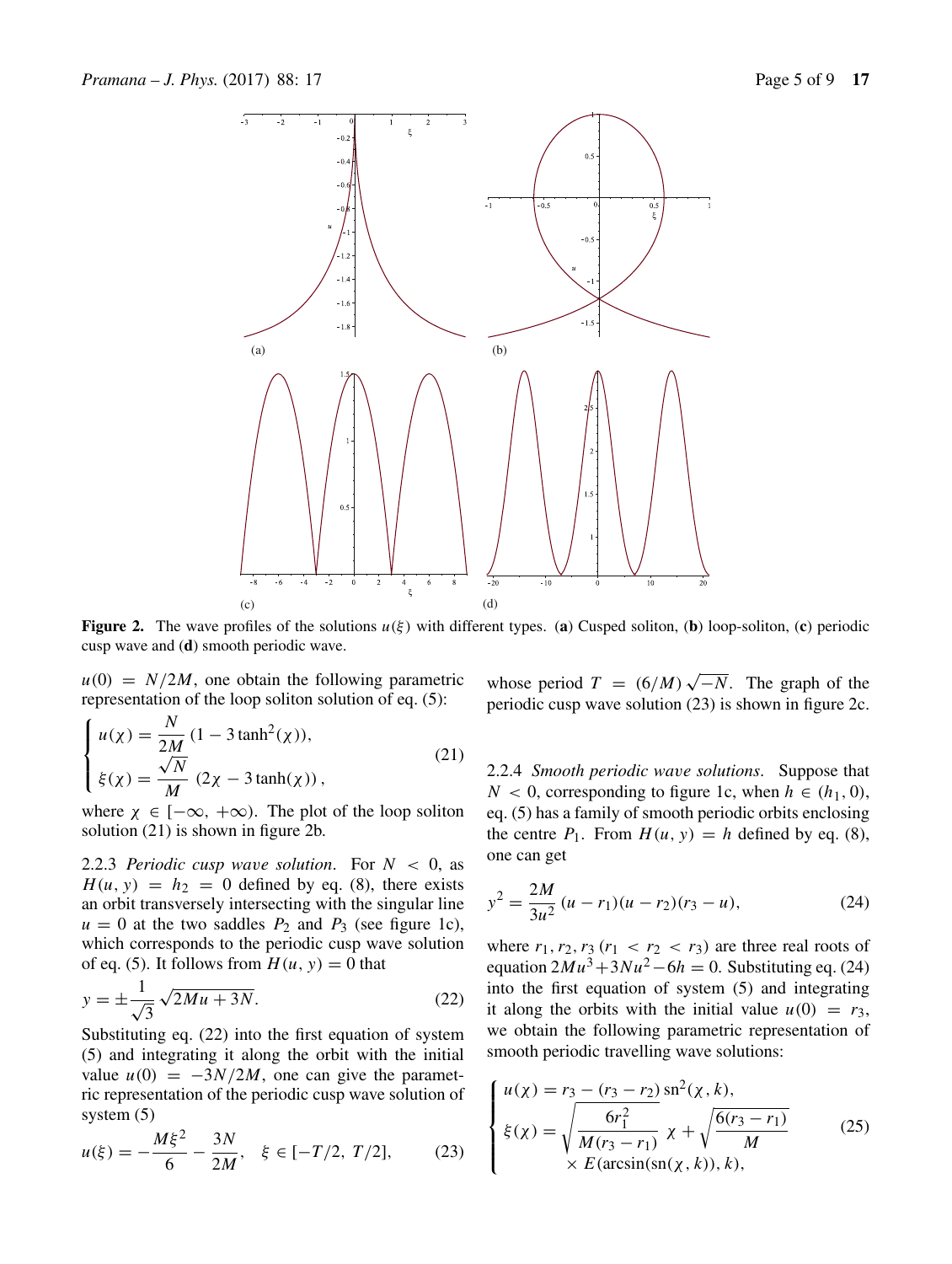where  $k^{2} = (r_{3} - r_{2})/(r_{3} - r_{1}), \chi \in \mathbb{R}, E(\varphi, k)$  is the elliptic integral of second kind and  $\text{sn}(u, k)$  is the Jacobian elliptic function with the modulus  $k$  [19]. The plot of the smooth periodic travelling wave solution (25) is shown in figure 2d.

*Remark* 1*.* Both the cusped soliton solution and loopsoliton solution are singular and non-smooth solitary wave solutions. Moreover, the loop-soliton solution possesses infinite derivatives at certain points.

*Remark* 2*.* The arch curve in figure 1c can be treated as the limit curve of the periodic orbits of (5). The periodic cusp wave (23) corresponds to the arch curve, while the smooth periodic waves (25) are derived from the periodic orbits. On the other hand, as  $h$  varies from  $h_1$  to zero,  $r_3 \rightarrow -3N/2M$ ,  $r_{1,2} \rightarrow 0$ ,  $k \rightarrow 1$ . Therefore, sn( $\chi$ ,  $k$ )  $\rightarrow$  tanh( $\chi$ ) and  $E(\arcsin(\text{sn}(\chi, k)), k)$  $\rightarrow$  tanh(x). It is easy to see from (25) that  $u(\chi) \rightarrow$  $r_3 - r_3 \tanh^2(\chi), \xi(\chi) \rightarrow \sqrt{(6r_3/M)} \tanh(\chi)$  which agrees well with (23). In other words, the smooth periodic waves (25) will gradually lose their smoothness from smooth periodic waves to periodic cusp waves and finally approach periodic cusp wave (23) as  $h \rightarrow 0^-$ .

# **3. Bifurcations and exact travelling wave solutions of eq.** (5) when  $G \neq 0$

In this section, we shall study all the possible bifurcations and phase portraits of the vector fields defined by eq. (5) when  $G \neq 0$  in the parametric space and find the exact travelling wave solutions of eq. (1).

# 3.1 *Bifurcations of the phase portraits of eq.* (5) *when*  $G \neq 0$

Similar to §2, eq. (5) with  $G \neq 0$  is also a singular system. In order to remove the singularity, we introduce the time-scale transformation  $d\xi = u^2 d\tau$  and reduce (5) to the regular system

$$
\frac{du}{d\tau} = u^2 y, \quad \frac{dy}{d\tau} = -(uy^2 + Mu^2 + Nu + G), \tag{26}
$$

which has the same topological phase portraits as eq. (5) except on the singular line  $u = 0$  and has the same Hamiltonian function as (6).

Now, we investigate the bifurcations of phase portraits of (26). Obviously, all the equilibrium points lie on the *u*-axes in the  $(u, y)$ -phase plane and the horizontal coordinates of the equilibrium points are the real roots of  $f(u) = Mu^2 + Nu + G = 0$ . There are two equilibrium points at  $Q_1(u_1, 0)$  and  $Q_2(u_2, 0)$ , where  $u_{1,2} = (N \pm \sqrt{\Delta})/2M$  for  $\Delta = N^2 - 4MG >$ 0. There is a unique equilibrium at  $Q_3(u_3, 0)$  where  $u_3 = -N/2M$  for  $\Delta = 0$  and no equilibrium for  $\Delta$  < 0. Let  $(u_e, 0)$  be an equilibrium point of (26) and  $J(u_e, 0)$  be the determinant of the coefficient matrix for the linearized system of (26) about  $(u_e, 0)$ . Thus, we have

$$
J(u_e, 0) = 2Mu_e^2 \left( u + \frac{N}{2M} \right).
$$
 (27)

Therefore,  $J(u_1, 0) < 0$ ,  $J(u_2, 0) > 0$  and  $J(-N/2M)$ , 0) = 0 which implies that  $Q_1$  ( $Q_2$ ) is a saddle (centre) while  $Q_3$  is a cusp point. while  $Q_3$  is a cusp point.<br>For a fixed  $M > 0$  from

For a fixed  $M > 0$ , from  $\Delta = N^2 - 4MG = 0$ , one<br>n find the bifurcation curve can find the bifurcation curve

$$
L_1^{\pm}: G = G(N) = \frac{N^2}{4M}, \quad N > 0 \; (<0).
$$

 $L_1^{\pm}$  and another bifurcation curve  $L_2$ :  $G = 0$  divide<br>the *(N, G*)-parameter plane into different subregions the  $(N, G)$ -parameter plane into different subregions as follows:

$$
D_1 = \{ (N, G) \mid 0 < G < G(N), N > 0 \},
$$
\n
$$
D_2 = \{ (N, G) \mid G > G(N), N \in \mathbb{R} \},
$$
\n
$$
D_3 = \{ (N, G) \mid 0 < G < G(N), N < 0 \},
$$
\n
$$
D_4 = \{ (N, G) \mid G < 0, N \in \mathbb{R} \}.
$$

The phase portraits of (26) are shown in figure 3.

# 3.2 *The exact tra*v*elling wa*v*e solutions of eq.* (5) *when*  $G \neq 0$

Now we study the exact travelling wave solutions of the mGVE (1). Denote that  $h_i^* = H(u_i, 0)$   $(i = 1, 2, 3)$ <br>defined by (6) then defined by (6), then

$$
h_1^* = -\frac{1}{24M^2} (N + \sqrt{\Delta})(8MG - N^2 - N\sqrt{\Delta}),
$$
  
\n
$$
h_2^* = -\frac{1}{24M^2} (N - \sqrt{\Delta})(8MG - N^2 + N\sqrt{\Delta}),
$$
  
\n
$$
h_3^* = -\frac{N^3}{24M^2}.
$$
\n(28)

Similar to §2.2, we obtain the following results:

3.2.1 *Pseudopeakon solution*. For  $(N, G) \in D_1$ , corresponding to  $H(u, y) = h_1^*$  defined by (6), eq. (5) has a<br>homoclinic orbit at the saddle  $Q_1$  shown in figure 3a homoclinic orbit at the saddle  $Q_1$  shown in figure 3a. As the homoclinic orbit is near the singular line  $u = 0$ , the corresponding travelling wave solution of (5) forms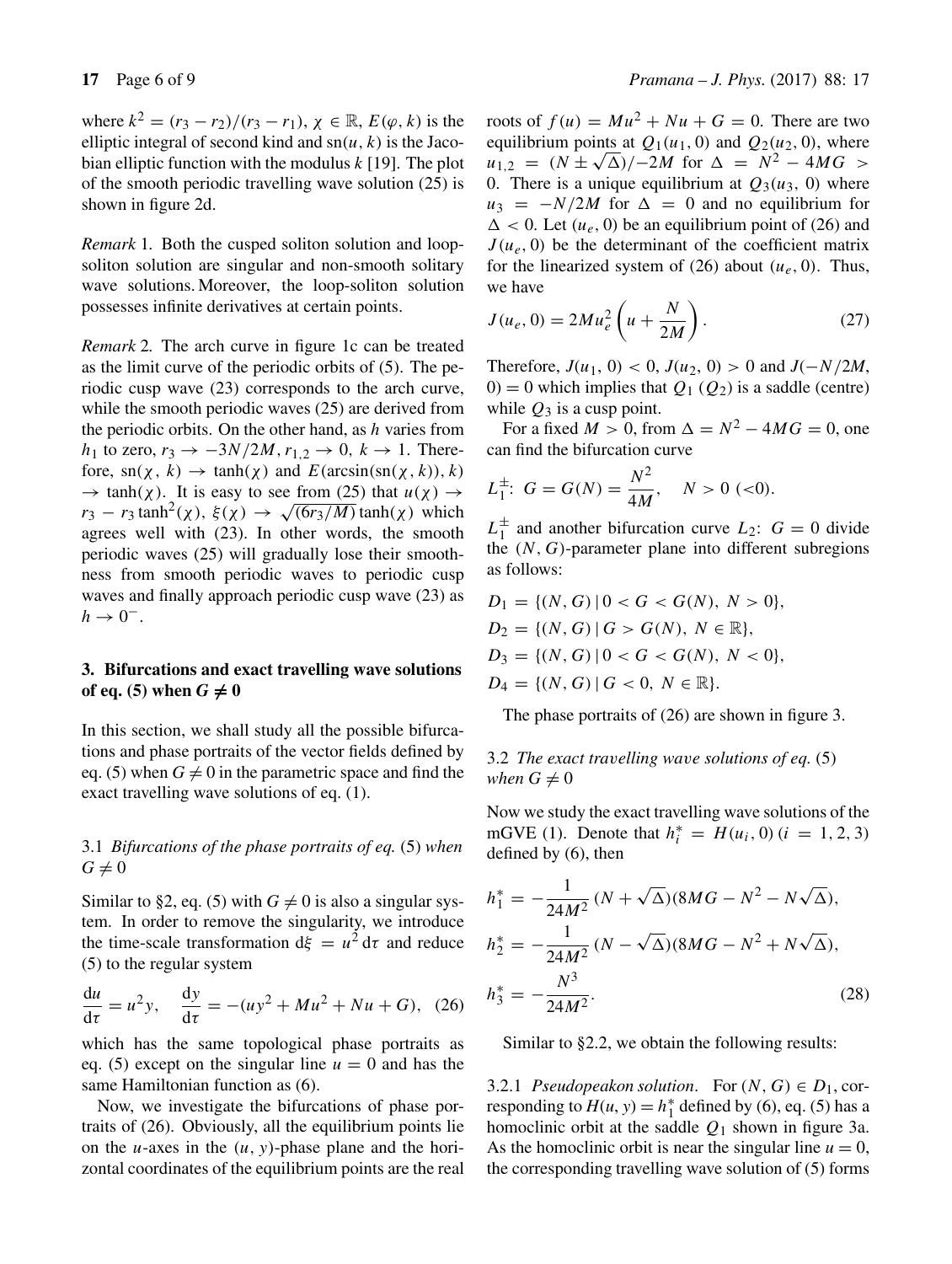

**Figure 3.** The phase portraits of system (26) for  $M > 0$ ,  $G ≠ 0$ . (**a**)  $(N, G) ∈ D_1$ , (**b**)  $(N, G) ∈ L_1^+$ , (**c**)  $(N, G) ∈ D_2$ , (**d**)  $(N, G) ∈ L_1^-$  (**c**)  $(N, G) ∈ D_2$ **(d)** (*N*, *G*) ∈  $L_1^-$ , (**e**) (*N*, *G*) ∈  $D_3$  and (**f**) (*N*, *G*) ∈  $D_4$ .

a profile of pseudopeakon. It follows from  $H(u, y) =$  $h_1^*$ ;in (6) that

$$
y = \pm \frac{\sqrt{6M}}{3u} (u - u_1) \sqrt{\phi_m - u}, \qquad (29)
$$

where

$$
\phi_m = \frac{N - 2\sqrt{\Delta}}{-2M} < 0.
$$

Substituting (29) into the first equation of (5) and integrating it with the initial value  $u(0) = \phi_m$  yields

$$
\int_{u}^{\phi_m} \frac{u \, \mathrm{d}u}{(u - u_1)\sqrt{\phi_m - u}} = \pm \int_{\xi}^{0} \sqrt{\frac{2M}{3}} \mathrm{d}\xi. \tag{30}
$$

Then one can get the parametric representation of the pseudopeakon solution of (5)

$$
\begin{cases}\nu(\chi) = \phi_m - (\phi_m - u_1) \tanh^2(\chi), \\
\dot{\xi}(\chi) = \sqrt{\frac{6}{M}} \left( \sqrt{\phi_m - u_1} \tanh(\chi) + \frac{u_1 \chi}{\sqrt{\phi_m - u_1}} \right),\n\end{cases} (31)
$$

where  $\chi \in \mathbb{R}$  plays the parametric role in these dependences. The plot of the pseudopeakon solution (31) is shown in figure 4a.

3.2.2 *Smooth periodic wave solutions*. As  $(N, G) \in$  $D_1$  ∪  $D_3$  ∪  $D_4$ , corresponding to  $H(u, y) = h$  ∈  $(h_2^*, h_1^*)$ , there exists a family of smooth periodic<br>wave solutions which has the same parametric reprewave solutions which has the same parametric representations as (25), but in this case,  $r_1$ ,  $r_2$  and  $r_3$  with  $r_1 < r_2 < r_3$  are the three real roots of the equation<br> $2Mu^3 + 3Nu^2 + 6Gu - 6h - 0$  $2Mu^3 + 3Nu^2 + 6Gu - 6h = 0.$ 

#### 3.2.3 *Cusped soliton solution*.

*Case* 1*.* When  $(N, G) \in D_3 \cup D_4$ , corresponding to  $H(u, y) = h_1^*$ , there is a stable manifold and aunstable<br>manifold both of which cross the saddle  $Q_1$  and are manifold both of which cross the saddle  $Q_1$  and are close to the singular line  $u = 0$  (see figures 3e and 3f). Similar to §3.2.1, substituting (29) into the first equation of eq. (5) and integrating it with the initial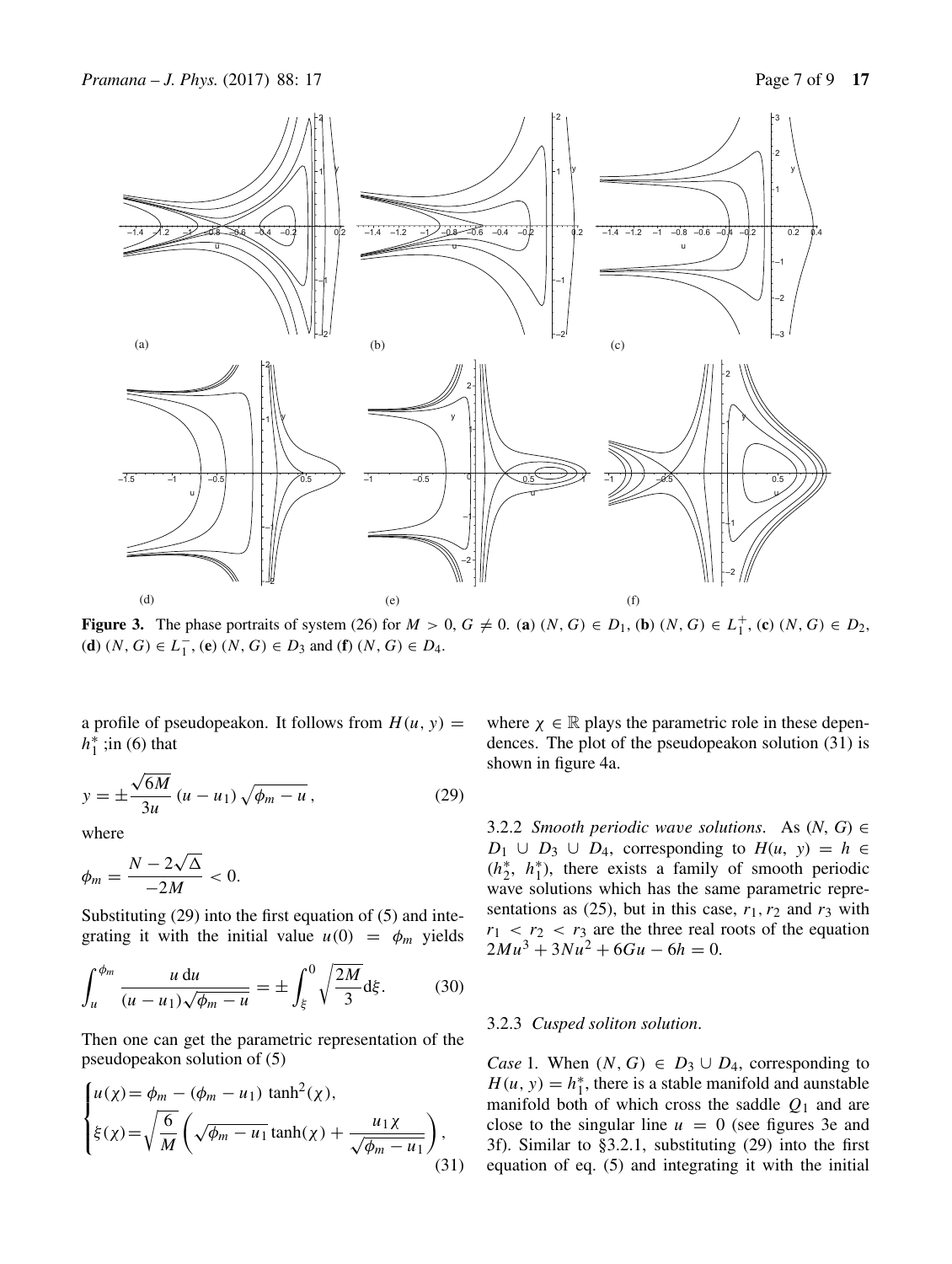

**Figure 4.** The wave profiles of  $u(\xi)$  with different types. (**a**) Pseudopeakon, (**b**) cuspon with peak type, (**c**) cuspon with valley type, (**d**) loop-soliton and (**e**) smooth soliton.

value  $u(0) = 0$  yields

$$
\int_{u}^{0} \frac{u \, du}{(u - u_1)\sqrt{\phi_m - u}} = \pm \int_{\xi}^{0} \sqrt{\frac{2M}{3}} d\xi. \tag{32}
$$

Then one can get the parametric representation of the cusped soliton solution of (5)

$$
\begin{cases}\n u(\chi) = \phi_m - (\phi_m - u_1) \tanh^2(\chi), \\
 \xi(\chi) = \pm \sqrt{\frac{6}{M}} \left( \sqrt{\phi_m - u_1} \tanh(\chi) + \frac{u_1 \chi}{\sqrt{\phi_m - u_1}} - \mu_2 \right),\n\end{cases} (33)
$$

where

$$
\mu_2 = \sqrt{\phi_m} + \frac{u_1}{\sqrt{\phi_m - u_1}} \tanh^{-1}(\nu_1),
$$
  

$$
\chi \in [\tanh^{-1}(\nu_1), +\infty)
$$

and

 $v_1 = \sqrt{\phi_m/(\phi_m - u_1)}.$ 

The wave profile of the cusped soliton solution (31) is shown in figures 4b and 4c.

*Case* 2. When  $(N, G) \in L_1^-$ , i.e.,  $G = N^2/4M$ , corresponding to  $H(\mu, \nu) = h^*$  there is a stable manifold responding to  $H(u, y) = h_3^*$ , there is a stable manifold<br>and an unstable manifold both of which start from the and an unstable manifold both of which start from the cusp point  $Q_3$  and are close to the singular line  $u = 0$ (see figure 3d). For  $h = h_3^*$ , it follows from (6) that

$$
y = \pm \frac{\sqrt{6M}}{3u} (\mu_3 - u) \sqrt{\mu_3 - u},
$$
 (34)

where  $\mu_3 = -N/2M$ . Substituting (34) into the first equation in (5) and integrating it with the initial value  $u(0) = 0$  gives

$$
\int_0^u \frac{u \, du}{(\mu_3 - u)\sqrt{\mu_3 - u}} = \pm \int_0^{\xi} \sqrt{\frac{2M}{3}} d\xi. \tag{35}
$$